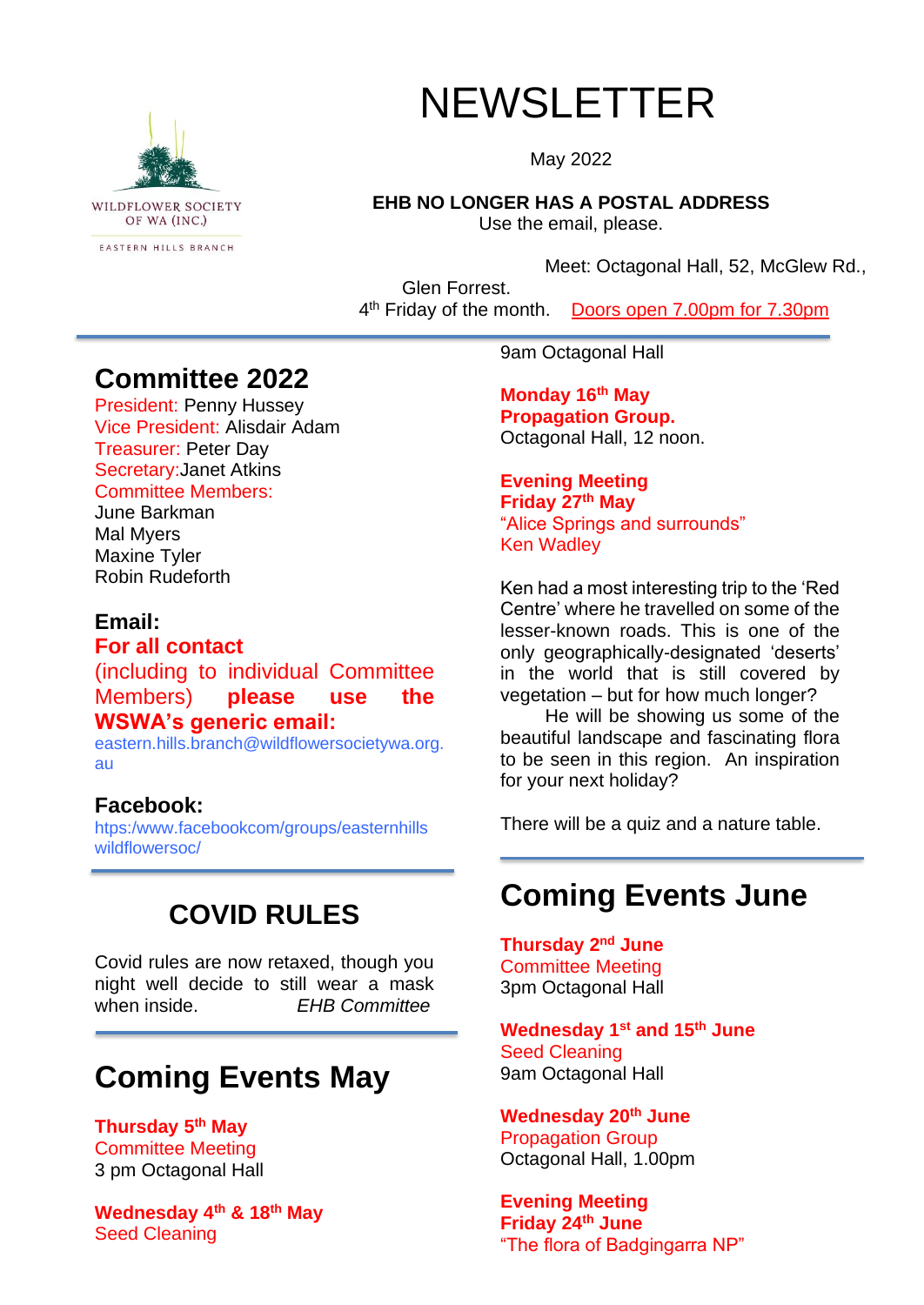#### Fred and Jean Hort

How many of our readers have visited Badgingarra National Park? Yes, I am sure you all know where it is and have driven past it several times. It is that patch of undulating scrub along the Brand Highway on the way to Geraldton and all points coastal north. But have you ever stopped to look at it? Fred and Jean Hort did, and discovered an absolute wonderland of fascinating plants.

The Horts are a retired couple who have made it their mission to discover rare plants – and insects – and spiders -– and birds and mammals and … With superb photography and entertaining commentary you will be astonished at the diversity, and inspired to visit yourselves. Perhaps an excursion later in the year? Its not far from Perth.

There will also be a quiz and a nature table.

# **REPORTS**

Evening Meeting Friday 22nd April

#### **"Investigating the impacts of climate change, drought and heat on forest die-off" Katinka Ruthrof**

What an excellent presentation by Katinka . She was so enthusiastic and interacted with the entire audience of 8! Everyone was asking questions and it proved to be a very vibrant session.

The summer of 2011 brought a severe heatwave which followed a very dry 2010 winter. It was considered both a marine and terrestrial heat wave with high temperatures in both the ocean and on the land. Although the average maximum was only 2 degrees higher than the long -term March average over the period 1971-2000, when the last 30 years were compared to the previous 30 years, the number of days over 40 had doubled.

It was observed that the northern jarrah forest had been severely affected. An aerial survey revealed that some sites were especially affected. As a result of this, Katinka's group chose 20 sites off Brookton Highway to investigate in terms of die off and resilience. 12 sites were followed for 4 years. Both severely affected sites and less affected sites were studied.

In the severely affected areas, they found that large old trees were replaced with high densities of short, multi-stemmed trees. Canopy dieback enabled resprouting among drought affected stems as well as seedling development. In less affected areas, resprouting and seedling development were minimal. This is probably due to competition for soil moisture from overstorey trees.

The areas most affected seemed to occur on shallow soils, often over granite.

The thick resprouting layer and smaller stem size probably increases the vulnerability of the area to fire. Katinka also mentioned that the loss of biomass may destabilise carbon storage capacity of the trees, turning some ecosystems into carbon sources rather than sinks!

An interesting fact was that the wood borers proliferated…they liked the soft new wood of the new growth on the jarrahs.

Jarrah survives because of its ability to resprout. However, as the climate warms, the forest may be transformed from tall open forest to short closed woodlands. She briefly mentioned the technique of thinning as a way of survival, but I understand that is somewhat controversial! *Pam Riordan*

[Apology: I had the date in my little diary as the 'last Friday in the month' and so missed the whole meeting. And I had been really looking forward to Katinka's talk! I understand that it was excellent, and very informative. It also meant that you were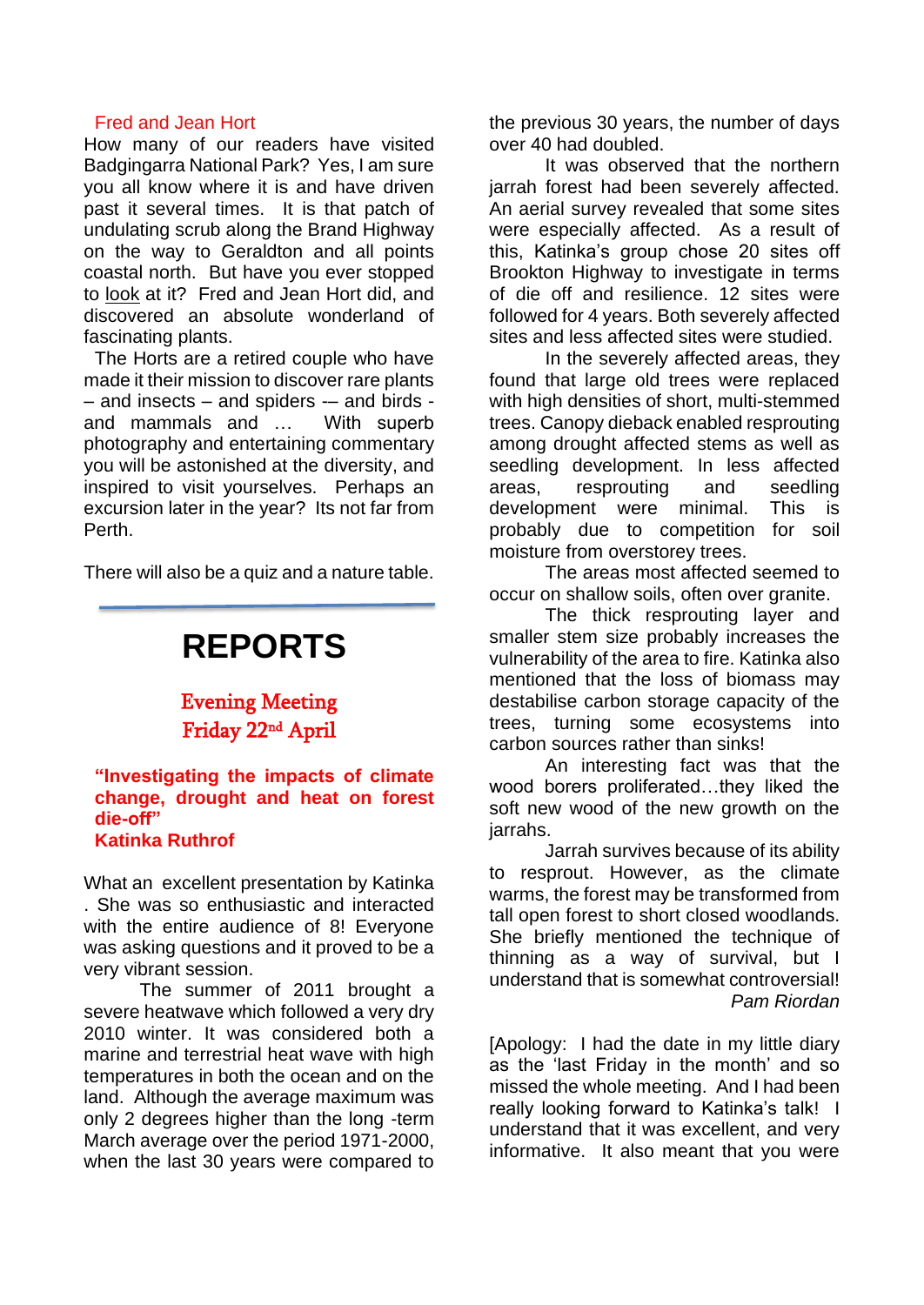not subjected to a Quiz; never mind, it'll turn up in May! ]

*Penny Hussey*]

Please note: the attendance at this meeting was very low. Maybe others, like me, got the date wrong. Maybe covid is the problem. But please – **come to meetings! I**t is disappointing for a speaker to travel to us, only to have a very small audience. If numbers do not pick up, the Committee will have to consider no longer holding an evening meeting.

#### **Who are the 'kings' in Kingia?**

In the April Newsletter, I repeated the one quiz question that no-one knew the answer to: "What king – or kings – was *Kingia* named after?" What about you, reader? Did you know the answer**?**

In case you didn't  $-$  it's not royalty, but two early Australian explorers and collectors. The first was Philip Gidley King, who came out with the First Fleet, was Governor of NSW, set up Norfolk Island and made botanical collections everywhere he went. The second was his son, Philip Parker King, born in the Colony, who, early in his career in the Royal Navy, was sent to explore and chart Australia's coastline. His voyages in our north are very interesting – read up about him!

*Penny Hussey*

### **SPECIAL OFFER 1 packet of native plant seed in return for help with seed cleaning**!

Join the group on Wednesday, 20th April between 9.00am and 12 and learn more about the plants that you grow.

# **Seedlings for sale**

Since the EHB Plant Sale is not operating this year, don't forget to order your seedlings from the growers!

All members have been emailed the link to the WSWA website when the list of plants for sale has been established, so that you can find the lists and choose your plants. The link can also be found on the WSWA Facebook page.

**You will need to buy from each grower individually, and by appointment only.**

### *Watercolours WA* **2 nd International Watercolour Exhibition** *Fremantle 2022*

**Watercolour Painting 1 Day Workshop Instructor: Jan Pitman Friday 24th June 2022** 10.00am to 4.00pm Moores Building, Henry St, Frementle, upstairs in Galley 4 Cost \$100

For further details, especially of what to bring, and to make a booking, contact Jan: Phone 0408 024 854 Email: rothiemay@harboursat,com,au

# **PLANT OF THE MONTH**

#### *Verticordia staminosa*

There are several subspecies, this article will concentrate on subsp. staminosa.

This is a low shrub to 60cm tall and 90cm wide. The flowers are perbulous, changing colour from greenish-yellow to yellow and aging to red. It usually flowers between June and September, but it can produce flowers after seasonal rain in summer and autumn.